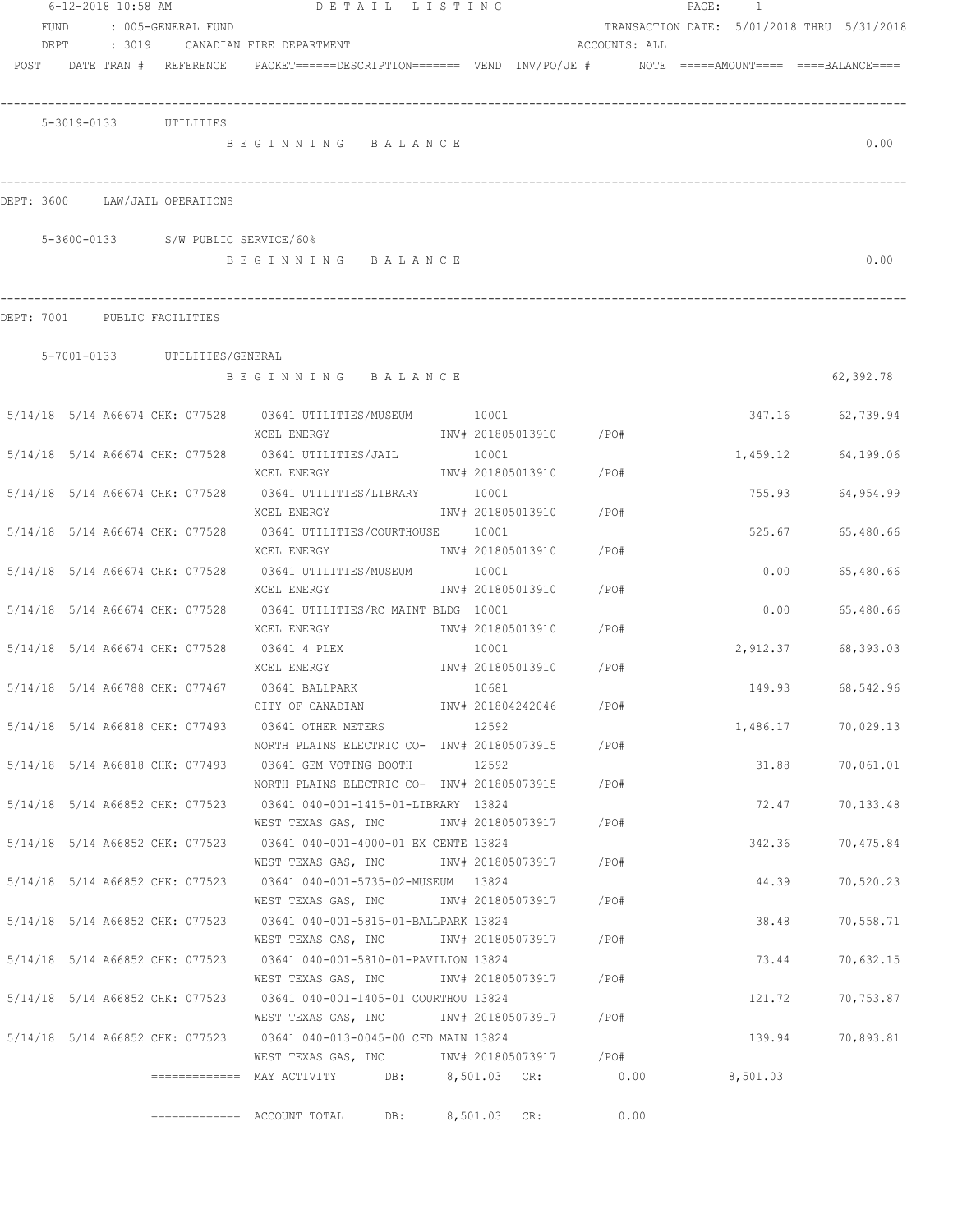| 6-12-2018 10:58 AM            | DETAIL LISTING                                                                                                            |                        |           | PAGE: 2       |        |                                            |
|-------------------------------|---------------------------------------------------------------------------------------------------------------------------|------------------------|-----------|---------------|--------|--------------------------------------------|
| FUND : 005-GENERAL FUND       |                                                                                                                           |                        |           |               |        | TRANSACTION DATE: 5/01/2018 THRU 5/31/2018 |
| DEPT : 7016 CEMETERY          |                                                                                                                           |                        |           | ACCOUNTS: ALL |        |                                            |
|                               | POST DATE TRAN # REFERENCE PACKET======DESCRIPTION======= VEND INV/PO/JE # NOTE =====AMOUNT==== ====BALANCE====           |                        |           |               |        |                                            |
| 5-7016-0133 UTILITIES         |                                                                                                                           |                        |           |               |        |                                            |
|                               | BEGINNING BALANCE                                                                                                         |                        |           |               |        | 71.26                                      |
|                               | 5/14/18 5/14 A66674 CHK: 077528 03641 UTILITIES/CEMETERY 10001<br>XCEL ENERGY 67 1NV# 201805013910 / PO#                  |                        |           |               |        | 11.28 82.54                                |
|                               | ============ MAY ACTIVITY DB: 11.28 CR: 0.00                                                                              |                        |           |               | 11.28  |                                            |
|                               | ============ ACCOUNT TOTAL DB: 11.28 CR: 0.00                                                                             |                        |           |               |        |                                            |
|                               | 000 ERRORS IN THIS REPORT! *-*-*-*-*-*-*-*-*-*-*-*-*-*-                                                                   |                        |           |               |        |                                            |
|                               | ** REPORT TOTALS ** --- DEBITS --- -- -- CREDITS ---                                                                      |                        |           |               |        |                                            |
|                               | BEGINNING BALANCES:                                                                                                       |                        | 62,464.04 | 0.00          |        |                                            |
|                               | REPORTED ACTIVITY:                                                                                                        |                        | 8,512.31  | 0.00          |        |                                            |
|                               | ENDING BALANCES:<br>TOTAL FUND ENDING BALANCE:                                                                            | 70,976.35<br>70,976.35 |           | 0.00          |        |                                            |
| FUND: 010-AIRPORT             |                                                                                                                           |                        |           |               |        |                                            |
| DEPT: 7010 AIRPORT            |                                                                                                                           |                        |           |               |        |                                            |
| 5-7010-0133 UTILITIES         |                                                                                                                           |                        |           |               |        |                                            |
|                               | BEGINNING BALANCE                                                                                                         |                        |           |               |        | 5,835.08                                   |
|                               | 5/14/18 5/14 A66669 CHK: 001338 03642 NORTH PLAINS ELECTRIC CO 12592<br>NORTH PLAINS ELECTRIC CO- INV# 201805073919 / PO# |                        |           |               |        | 508.07 6,343.15                            |
|                               |                                                                                                                           |                        |           | 0.00          | 508.07 |                                            |
|                               | $\overline{\phantom{1}}$ ============= ACCOUNT TOTAL DB: 508.07 CR:                                                       |                        |           | 0.00          |        |                                            |
| *-*-*-*-*-*-*-*-*-*-*-*-*-*-  | 000 ERRORS IN THIS REPORT! *-*-*-*-*-*-*-*-*-*-*-*-*-*-                                                                   |                        |           |               |        |                                            |
|                               | ** REPORT TOTALS ** --- DEBITS --- -- CREDITS ---                                                                         |                        |           |               |        |                                            |
|                               | BEGINNING BALANCES:                                                                                                       |                        | 5,835.08  | 0.00          |        |                                            |
|                               | REPORTED ACTIVITY:                                                                                                        |                        | 508.07    | 0.00          |        |                                            |
|                               | ENDING BALANCES:                                                                                                          |                        | 6,343.15  | 0.00          |        |                                            |
|                               | TOTAL FUND ENDING BALANCE:                                                                                                | 6,343.15               |           |               |        |                                            |
| FUND: 011-ROAD & BRIDGE PCT 1 |                                                                                                                           |                        |           |               |        |                                            |
| DEPT: 4011 ROAD & BRIDGE 1    |                                                                                                                           |                        |           |               |        |                                            |
| 5-4011-0133 UTILITIES/PCT 1   |                                                                                                                           |                        |           |               |        |                                            |
|                               | BEGINNING BALANCE                                                                                                         |                        |           |               |        | 1,659.57                                   |
|                               | 5/14/18 5/14 A66818 CHK: 077493 03641 PCT 1                                                                               | 12592                  |           |               |        | 105.66 1,765.23                            |
|                               | NORTH PLAINS ELECTRIC CO- $1\text{NV#}$ 201805073915 /PO#                                                                 |                        |           |               |        |                                            |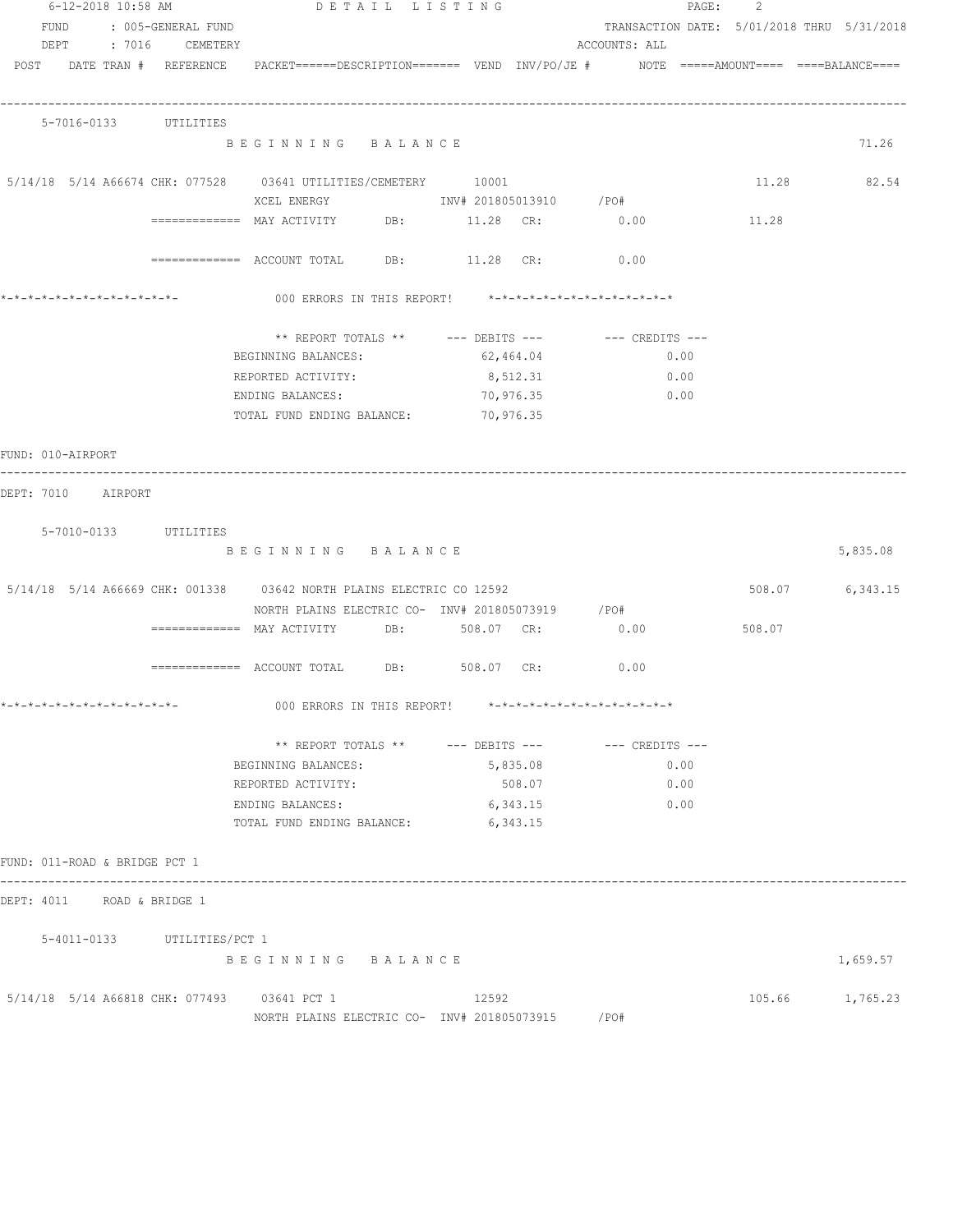|                                                                                                                | 6-12-2018 10:58 AM DETAIL LISTING                                                                                                                                                                                                                                                                                                                                                                                                                                                                                                                                       |                | PAGE:                                      | $3 -$           |          |
|----------------------------------------------------------------------------------------------------------------|-------------------------------------------------------------------------------------------------------------------------------------------------------------------------------------------------------------------------------------------------------------------------------------------------------------------------------------------------------------------------------------------------------------------------------------------------------------------------------------------------------------------------------------------------------------------------|----------------|--------------------------------------------|-----------------|----------|
| FUND : 011-ROAD & BRIDGE PCT 1                                                                                 |                                                                                                                                                                                                                                                                                                                                                                                                                                                                                                                                                                         |                | TRANSACTION DATE: 5/01/2018 THRU 5/31/2018 |                 |          |
| DEPT : 4011 ROAD & BRIDGE 1                                                                                    |                                                                                                                                                                                                                                                                                                                                                                                                                                                                                                                                                                         |                | ACCOUNTS: ALL                              |                 |          |
| POST DATE TRAN # REFERENCE PACKET=====DESCRIPTION======= VEND INV/PO/JE # NOTE =====AMOUNT==== ====BALANCE==== |                                                                                                                                                                                                                                                                                                                                                                                                                                                                                                                                                                         |                |                                            |                 |          |
| 5/14/18 5/14 A66852 CHK: 077523 03641 040-001-3995-01-PCT 1 BA 13824                                           |                                                                                                                                                                                                                                                                                                                                                                                                                                                                                                                                                                         |                |                                            | 196.08 1,961.31 |          |
|                                                                                                                | WEST TEXAS GAS, INC        INV# 201805073917     /PO#                                                                                                                                                                                                                                                                                                                                                                                                                                                                                                                   |                |                                            |                 |          |
|                                                                                                                | ============ MAY ACTIVITY DB: 301.74 CR: 0.00                                                                                                                                                                                                                                                                                                                                                                                                                                                                                                                           |                |                                            | 301.74          |          |
|                                                                                                                |                                                                                                                                                                                                                                                                                                                                                                                                                                                                                                                                                                         |                |                                            |                 |          |
|                                                                                                                | ============ ACCOUNT TOTAL DB: 301.74 CR: 0.00                                                                                                                                                                                                                                                                                                                                                                                                                                                                                                                          |                |                                            |                 |          |
| *_*_*_*_*_*_*_*_*_*_*_*_*_*_*_                                                                                 | 000 ERRORS IN THIS REPORT! *-*-*-*-*-*-*-*-*-*-*-*-*-*-                                                                                                                                                                                                                                                                                                                                                                                                                                                                                                                 |                |                                            |                 |          |
|                                                                                                                |                                                                                                                                                                                                                                                                                                                                                                                                                                                                                                                                                                         |                |                                            |                 |          |
|                                                                                                                | ** REPORT TOTALS ** --- DEBITS --- -- CREDITS ---<br>BEGINNING BALANCES:                                                                                                                                                                                                                                                                                                                                                                                                                                                                                                | 1,659.57       | 0.00                                       |                 |          |
|                                                                                                                | REPORTED ACTIVITY:                                                                                                                                                                                                                                                                                                                                                                                                                                                                                                                                                      | 301.74         | 0.00                                       |                 |          |
|                                                                                                                | ENDING BALANCES:                                                                                                                                                                                                                                                                                                                                                                                                                                                                                                                                                        | 1,961.31       | 0.00                                       |                 |          |
|                                                                                                                | TOTAL FUND ENDING BALANCE:                                                                                                                                                                                                                                                                                                                                                                                                                                                                                                                                              | 1,961.31       |                                            |                 |          |
|                                                                                                                |                                                                                                                                                                                                                                                                                                                                                                                                                                                                                                                                                                         |                |                                            |                 |          |
| FUND: 012-ROAD & BRIDGE PCT 2                                                                                  |                                                                                                                                                                                                                                                                                                                                                                                                                                                                                                                                                                         |                |                                            |                 |          |
| DEPT: 4012 ROAD & BRIDGE 2                                                                                     |                                                                                                                                                                                                                                                                                                                                                                                                                                                                                                                                                                         |                |                                            |                 |          |
| 5-4012-0133 UTILITIES/PCT 2                                                                                    |                                                                                                                                                                                                                                                                                                                                                                                                                                                                                                                                                                         |                |                                            |                 |          |
|                                                                                                                | BEGINNING BALANCE                                                                                                                                                                                                                                                                                                                                                                                                                                                                                                                                                       |                |                                            |                 | 1,082.66 |
|                                                                                                                |                                                                                                                                                                                                                                                                                                                                                                                                                                                                                                                                                                         |                |                                            |                 |          |
| 5/14/18 5/14 A66818 CHK: 077493 03641 PCT 2 12592                                                              |                                                                                                                                                                                                                                                                                                                                                                                                                                                                                                                                                                         |                |                                            | 110.58 1,193.24 |          |
|                                                                                                                | NORTH PLAINS ELECTRIC CO- INV# 201805073915 / PO#                                                                                                                                                                                                                                                                                                                                                                                                                                                                                                                       |                |                                            |                 |          |
|                                                                                                                | ============= MAY ACTIVITY DB: 110.58 CR:                                                                                                                                                                                                                                                                                                                                                                                                                                                                                                                               |                | 0.00                                       | 110.58          |          |
|                                                                                                                |                                                                                                                                                                                                                                                                                                                                                                                                                                                                                                                                                                         |                |                                            |                 |          |
|                                                                                                                | ${\small \texttt{-----}}{\small \texttt{-----}}{\small \texttt{---}}{\small \texttt{---}}{\small \texttt{---}}{\small \texttt{1---}}{\small \texttt{1---}}{\small \texttt{1---}}{\small \texttt{1---}}{\small \texttt{1---}}{\small \texttt{1---}}{\small \texttt{1---}}{\small \texttt{1---}}{\small \texttt{1---}}{\small \texttt{1---}}{\small \texttt{1---}}{\small \texttt{1---}}{\small \texttt{1---}}{\small \texttt{1---}}{\small \texttt{1---}}{\small \texttt{1---}}{\small \texttt{1---}}{\small \texttt{1---}}{\small \texttt{1---}}{\small \texttt{1---}}$ |                |                                            |                 |          |
| *_*_*_*_*_*_*_*_*_*_*_*_*_*_*_                                                                                 | 000 ERRORS IN THIS REPORT! *-*-*-*-*-*-*-*-*-*-*-*-*-*-                                                                                                                                                                                                                                                                                                                                                                                                                                                                                                                 |                |                                            |                 |          |
|                                                                                                                | ** REPORT TOTALS ** --- DEBITS --- -- -- CREDITS ---                                                                                                                                                                                                                                                                                                                                                                                                                                                                                                                    |                |                                            |                 |          |
|                                                                                                                | BEGINNING BALANCES: 1,082.66                                                                                                                                                                                                                                                                                                                                                                                                                                                                                                                                            |                | 0.00                                       |                 |          |
|                                                                                                                | REPORTED ACTIVITY:                                                                                                                                                                                                                                                                                                                                                                                                                                                                                                                                                      | 110.58         | 0.00                                       |                 |          |
|                                                                                                                | ENDING BALANCES:                                                                                                                                                                                                                                                                                                                                                                                                                                                                                                                                                        | 1,193.24       | 0.00                                       |                 |          |
|                                                                                                                | TOTAL FUND ENDING BALANCE:                                                                                                                                                                                                                                                                                                                                                                                                                                                                                                                                              | 1,193.24       |                                            |                 |          |
| FUND: 013-ROAD & BRIDGE PCT 3                                                                                  |                                                                                                                                                                                                                                                                                                                                                                                                                                                                                                                                                                         |                |                                            |                 |          |
| DEPT: 4013 ROAD & BRIDGE 3                                                                                     |                                                                                                                                                                                                                                                                                                                                                                                                                                                                                                                                                                         |                |                                            |                 |          |
|                                                                                                                |                                                                                                                                                                                                                                                                                                                                                                                                                                                                                                                                                                         |                |                                            |                 |          |
| 5-4013-0133 UTILITIES/PCT 3                                                                                    |                                                                                                                                                                                                                                                                                                                                                                                                                                                                                                                                                                         |                |                                            |                 |          |
|                                                                                                                | BEGINNING BALANCE                                                                                                                                                                                                                                                                                                                                                                                                                                                                                                                                                       |                |                                            |                 | 1,408.02 |
| 5/14/18 5/14 A66818 CHK: 077493 03641 PCT 3                                                                    |                                                                                                                                                                                                                                                                                                                                                                                                                                                                                                                                                                         | 12592          |                                            | 284.50 1,692.52 |          |
|                                                                                                                | NORTH PLAINS ELECTRIC CO- INV# 201805073915 / PO#                                                                                                                                                                                                                                                                                                                                                                                                                                                                                                                       |                |                                            |                 |          |
|                                                                                                                | ============= MAY ACTIVITY                                                                                                                                                                                                                                                                                                                                                                                                                                                                                                                                              | DB: 284.50 CR: | 0.00                                       | 284.50          |          |
|                                                                                                                |                                                                                                                                                                                                                                                                                                                                                                                                                                                                                                                                                                         |                |                                            |                 |          |
|                                                                                                                | DB:                                                                                                                                                                                                                                                                                                                                                                                                                                                                                                                                                                     | 284.50 CR:     | 0.00                                       |                 |          |